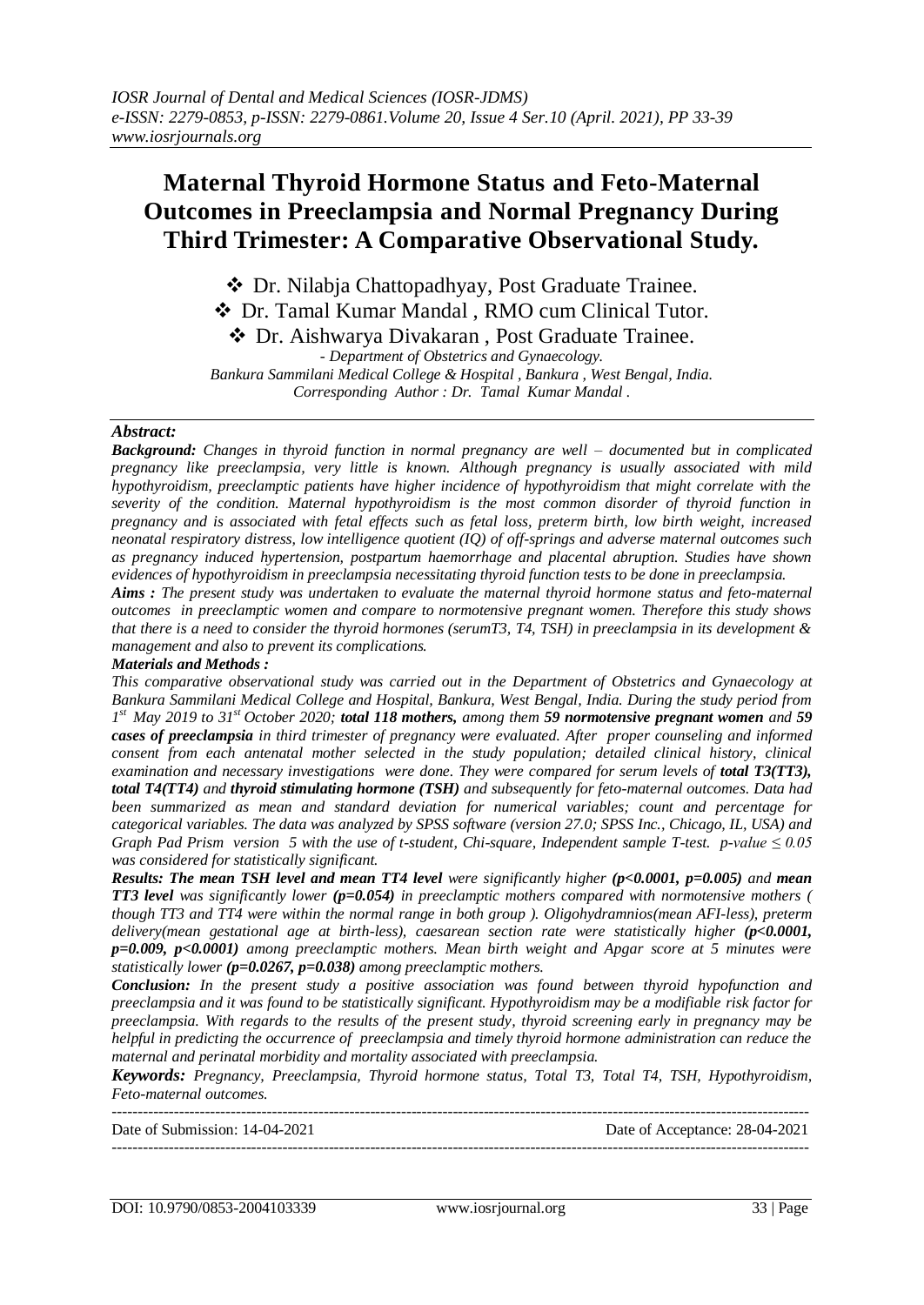# **I. Introduction, Review of Literature, Aims & Objectives :**

Pregnancy is a physiological process to supply adequate nutrition to the growing fetus. Many maternal physiological adjustments of different organ systems occur in pregnancy, which include circulatory, metabolic and hormonal changes **(1)**. During normal pregnancy, there is an increased thyroid demand and increased iodine uptake and synthesis of thyroid hormones. Thyroid hormone plays a role in placental development and is an important regulator of various metabolic and inflammatory processes. Changes in thyroid functions are well documented in normal pregnancy but the information about thyroid function in pregnancy complicated with preeclampsia is scanty.

Although pregnancy is usually associated with mild hypothyroidism, preeclamptic patients have higher incidence of hypothyroidism that might correlate with the severity of the condition**(2).** Maternal hypothyroidism is the most common disorder of thyroid function in pregnancy and is associated with fetal effects such as fetal loss, preterm birth, low birth weight, increased neonatal respiratory distress, low intelligence quotient (IQ) of off-springs and adverse maternal outcomes such as pregnancy induced hypertension, postpartum haemorrhage and placental abruption**(3).** Moreover hypothyroidism has been listed as one of the causes of high blood pressure in pregnancy i.e. the physiological changes in thyroid gland during pregnancy have been suggested as one of the pathophysiological causes of preeclampsia**(4)**.

The above incidence may justify screening for thyroid function during pregnancy **(1)**. Although there are limited number of studies on the levels of thyroid hormones in preeclampsia and it is suggested that there may be mutual influence between preeclampsia and thyroid function **(5)**.

Pregnancy is associated with profound modifications in the regulation of thyroid function. These changes are the result of the various factors like an increase of thyroid-binding globulin(TBG) due to elevated estrogens and human chorionic gonadotropin production from growing placenta which is leading to an increase in thyroxine (TT4) levels; increased renal losses of iodine due to increased glomerular filtration rate, modifications in the peripheral metabolism of maternal thyroid hormones, and modifications in iodine transfer of placenta**(6,7,8).**

Thyroid hormone production is regulated by the pituitary through the action of thyrotropin (thyroidstimulating hormone, TSH). TSH comprises of two subunits and it has one alpha-subunit in common with luteinizing hormone, follicle stimulating hormone and human chorionic gonadotropin (hCG)**(9).** Human chorionic gonadotrophin hormone which is secreted by the placenta stimulates thyroid gland during pregnancy as there is structural similarity with thyrotropin. So cross-reactivity at the receptor stimulates thyroid hormone release and suppresses serum TSH levels. During the second trimester, serum hCG level decreases and increases serum TSH. During the 1<sup>st</sup> trimester, Tri-iodothyronine (TT3) and TT4 reach a concentration of 30-100% of prepregnancy levels. Changes in the free hormone levels are however controversial (**FIGURE 1.** ).



**FIGURE 1 : Thyroid physiology during pregnancy.**

Increasing evidence suggests that oxidative stress and altered endothelial cell function may have a role in preeclampsia (**10,11,12**). In preeclampsia, an increase in the superoxide anion, which may inactivate nitric oxide(NO), leading to reduced relaxation and increased vasoconstriction (**12,13**). In Preeclampsia, there is an increase in anti-angiogenic factors i.e. placental soluble fms-like tyrosine kinase 1 (sFlt1) and soluble endoglin (sEng) may contribute to endothelial dysfunction which in turn decreases nitric oxide production. This leads to decreased thyroid capillary flow which could lead to hypothyroidism which is reflected as high TSH level in preeclampsia**(14).**

Preeclampsia is a state of decreased estrogen, may be due to placental dysfunction. This decreased estrogen leads to decrease in synthesis of thyroid binding globulin(TBG). There is also excess loss of TBG and protein bound thyroid hormones due to proteinuria in preeclampsia. As thyroid binding globulin is decreased it might be the reason for lowering of serum T3 and T4 levels in preeclampsia along with growth retardation of the fetus **(15,16).**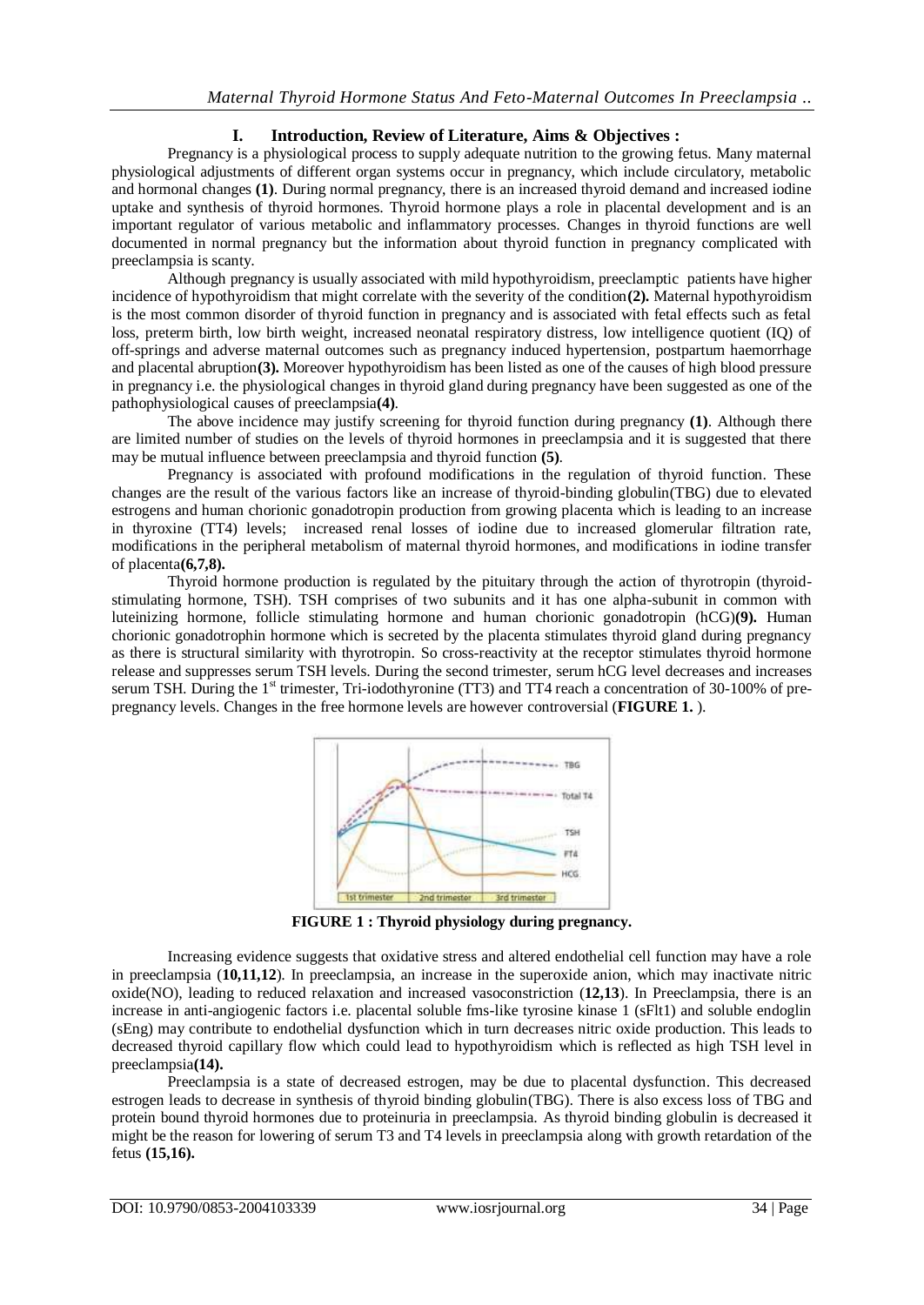As preeclampsia is multisystem disorder, the most affected organs are kidney, liver and brain. In liver and kidney peripheral conversion of the T4 to T3 occurs. Thus due to involvement of kidney and liver in preeclampsia no conversion of T4 to T3 occurs. This might be the main factor for decreased serum T3 concentration in preeclamptic patients**(17,18).**

The risks posed by preeclampsia to the mother include placental abruption, cerebrovascular accidents, postpartum hemorrhage, pulmonary edema etc. and those to the fetus include intrauterine growth restriction, intrauterine fetal demise, preterm birth (iatrogenic or spontaneous) and birth asphyxia**(19).**

The aim of the study is to examine the relation between maternal thyroid hormone function during later weeks of gestation with preeclampsia in a peripheral tertiary hospital in West Bengal, India where out of every 100 antenatal mothers attending per day (including both outdoor and indoor) , 5 of them are preeclamptic.

#### **Specific Objectives:**

- 1. To estimate and compare maternal serum total T3, total T4, TSH level among preeclamptic and normotensive pregnant women.
- 2. To find out the relation between maternal serum thyroid profile with preeclampsia if any.
- 3. To determine feto-maternal outcomes among both groups.

# **II. Materials And Methods:**

**Study design:** It is a comparative observational study.

**Study area**: Study has been carried out in the Department of Obstetrics and Gynaecology, Bankura Sammilani Medical College and Hospital , Bankura, West Bengal, India.

**Study period:** approximately 1 year 6 months. (1<sup>st</sup> May 2019 to 31<sup>st</sup> October 2020)

**Sample size and sampling design**: sample size is calculated based on formula used comparing to proportions  $n = (Z\alpha + Z\beta)^2 (S_1^2 + S_2^2) / (M_1 - M_2)^2$ 

where  $Z\alpha=2.58$  at 99% confidence interval(two tailed).

Zβ=1.28 with 90% power of test.

 $S_1$  and  $S_2$  are the SD for the event of interest in both groups (here it is assumed to be serum T4).

 $M<sub>1</sub>$  and  $M<sub>2</sub>$  means of event of interest on both groups.

For the proposed study the event of interest is assumed to be serum TSH level.

As per previous records, the value of  $S_1$ ,  $S_2$  and  $M_1$ ,  $M_2$  are 2.30,1.18,4.52,2.67.

Putting the value in to the formula, sample size has been estimated to be 54 for each arm.

Considering 10% non response rate, sample size will be= 59 for each arm.

So, sample size= 59 for each arm.

In this study, **59 preeclamptic mothers** were compared with **59 normotensive mothers**. **Total study population was 118 mothers.**

## **Data Collection:**

As per records, out of every 100 antenatal mothers attending our hospital per day (including both outdoor and indoor), 5 of them were preeclamptic and 95 were normotensive.

It was determined that data collection was done twice in a week .The days for data collection was selected via simple random sampling using lottery method at the start of each week. One mother was selected from the preeclamptic group of 5 with the help of simple random sampling by using lottery method.

One mother was selected from normotensive group of 95 such by using random number tables.

# **Inclusion criteria :**

Diagnosed mothers of preeclampsia (BP ≥140/90 mm of Hg on at least two occasions, six hours apart and proteinuria ;300 mg/L in 24hrs or  $\geq 1+$  dipstick after 20 weeks of gestational age in previously normotensive and non proteinuric mothers ) and normotensive mothers in third trimester with singleton pregnancy and no history of thyroid disease before and through pregnancy.

#### **Exclusion criteria :**

1)The patients with history of thyroid disorders, chronic hypertension, renal disorders, liver disorder, cardiovascular diseases.

2) Any metabolic disorders before or during the pregnancy.

3) Gestational diabetes mellitus.

4) Any history of treatment with drugs such as L-thyroxin that may affect thyroid function.

- 5) known hypertensive -essential or secondary.
- 6) women in labour.
- 7) fetal anomalies.
- 8) women with IUFD.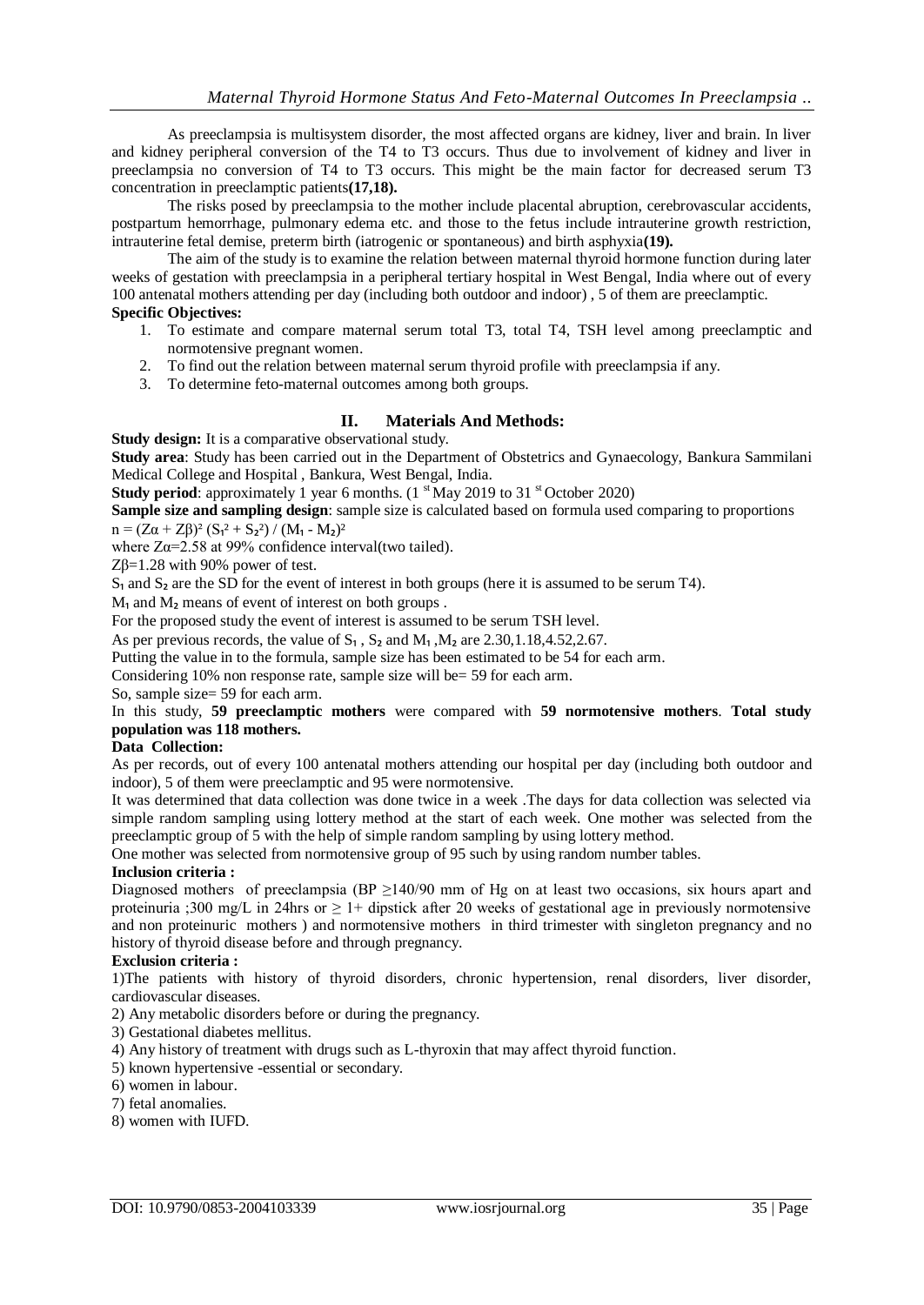# **Parameters Studied:**

## **1.Obstetrics parameters:**

- Gestational age at birth. Term pregnancy was assessed in two ways -from the first day of LMP and from USG scan in 1st trimester, if there was discrepancy of more than 7days between two measurements, gestational age was assessed from USG scan. Gestational age was expressed in weeks.
- $\triangleright$  Measurement of blood pressure.
- $\triangleright$  Urine for protein.
- Amniotic fluid index (AFI) was calculated from ultrasound scan at term.
- $\triangleright$  Mode of delivery.

## **2. Thyroid parameters:**

- $\triangleright$  Maternal serum total T3, total T4 and TSH level were measured in preeclampsia mothers and normotensive mothers at or after 28 weeks of gestational age.
	- ELISA kit was used for total T3, total T4 and TSH estimation.
	- Normal reference range for serum total T3: 0.6 -1.85 ng/ml.
	- Normal reference range for serum total T4: 5 12 μg/dl.

Normal reference range for serum TSH: 0.3-3 μIU/ml in 3rd trimester of pregnancy.

### **3. Fetal parameters:**

Measurement of birth weight of the baby and Apgar score at 5 minutes.

## **Study Techniques and Statistical Analysis:**

After proper counseling and informed consent from each antenatal mother selected in the study population; detailed clinical history, clinical examination and necessary investigations were done. They were compared for serum levels of total T3(TT3), total T4(TT4) and thyroid stimulating hormone (TSH) and subsequently for feto-maternal outcomes. Data had been summarized as mean and standard deviation for numerical variables; count and percentage for categorical variables. The data was analyzed by SPSS software (version 27.0; SPSS Inc., Chicago, IL, USA) and Graph Pad Prism version 5 with the use of t-student, Chisquare, Independent sample T-test. p-value  $\leq 0.05$  was considered for statistically significant.

## **III. Result & Discussion :**

#### **TABLE 1: COMPARISON OF THE MEAN LEVELS OF THYROID HORMONES IN THE STUDY POPULATION.**

| <b>Thyroid Hormones</b> | <b>Preeclamptic mothers <math>(n=59)</math></b> | Normotensive mothers $(n=59)$ | p- value                       |
|-------------------------|-------------------------------------------------|-------------------------------|--------------------------------|
|                         | Mean $\pm SD$                                   | $Mean \pm SD$                 |                                |
| Serum $TT3(ng/ml)$      | $0.8949 \pm 0.1195$                             | $0.9356 \pm 0.1079$           | $0.054$ (significant)          |
| Serum $TT4(\mu g/dl)$   | $9.0559 \pm 0.6717$                             | $8.7458 \pm 0.4925$           | $0.005$ (significant)          |
| $Serum TSH(\muIU/ml)$   | $4.9864 \pm 1.3222$                             | $1.6186 \pm 0.3679$           | $\langle 0.0001$ (significant) |



## **FIGURE 2: SHOWING COMPARISON OF THE MEAN LEVELS OF THYROID HORMONES IN THE STUDY POPULATION.**

Preeclampsia is a multisystem disorder of unknown etiology unique to human pregnancy. It may be associated with hypothyroidism that carries a higher risk of adverse obstetric outcomes. A number of biochemical markers have been proposed to predict preeclampsia but with inconsistent reliability and poor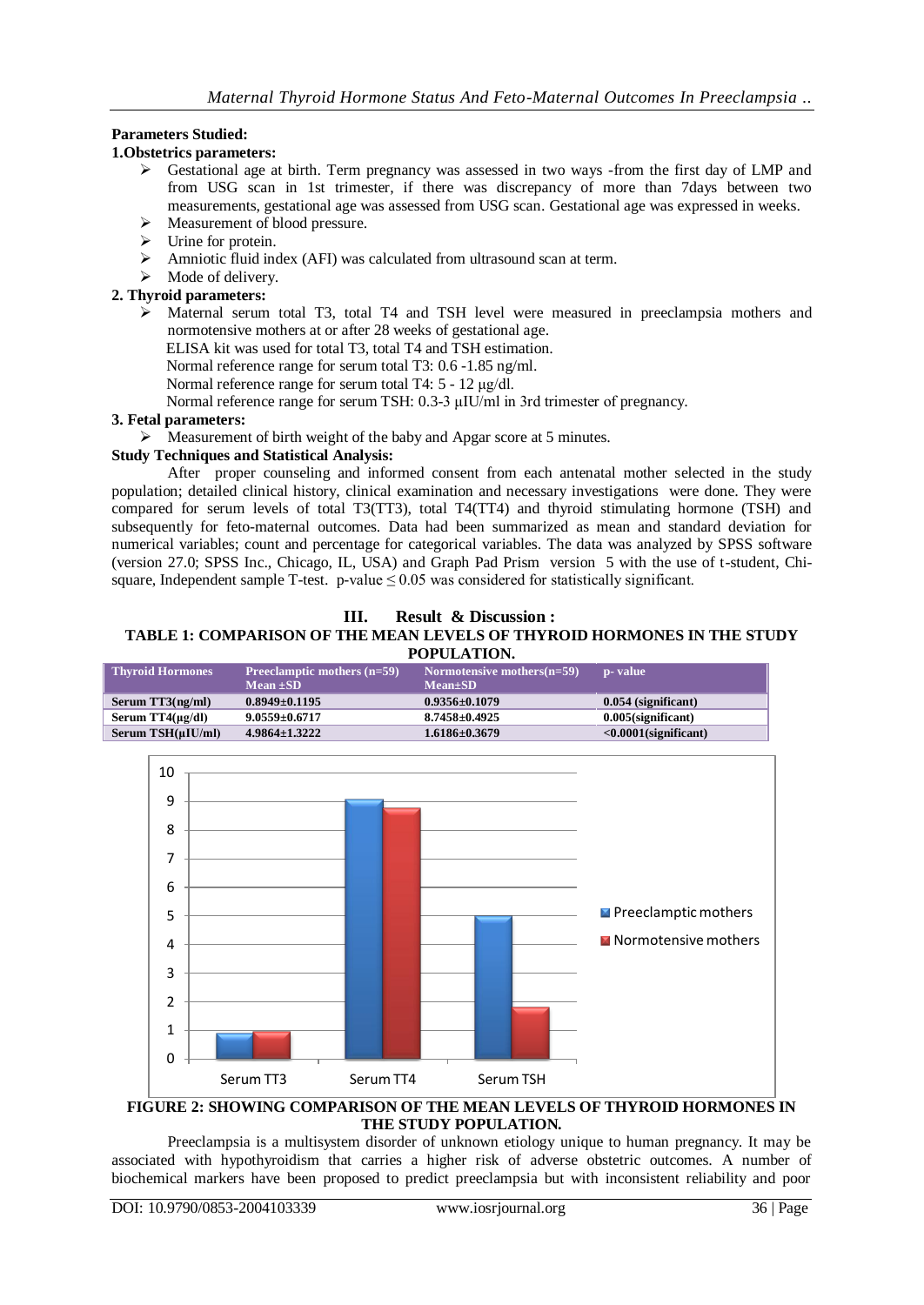predictive value for routine use. Understanding the frequency of thyroid dysfunction in preeclampsia and its impact on feto-maternal outcomes may be helpful in predicting the occurrence and severity of preeclampsia.

In this study we found the mean TSH level and mean TT4 level were significantly higher **(p<0.0001, p=0.005)** and mean TT3 level was significantly lower **(p=0.054)** in preeclamptic mothers compared with normotensive mothers (though TT3 and TT4 were within the normal range in both group )**(Table1, Figure2)** that is in line with those found by Kharb S et al, Kumar CA et al, Roberts JM et al, Kadono M et al, Thangaratinam S et al **(10-14,17,18).** Thus, thyroid hormone level might be correlated with the occurrence of preeclampsia.

| <b>Parameters</b>                                        | Preeclamptic mothers (n=59) | Normotensive mothers $(n=59)$ | p- value                |
|----------------------------------------------------------|-----------------------------|-------------------------------|-------------------------|
| birth (wks)<br>1.Gestational<br>age at<br>:Mean $\pm SD$ | $37.0678 \pm 1.1427$        | $39.0339 \pm 5.5646$          | $0.009$ (significant)   |
| $2.AFI:Mean \pm SD$                                      | $5.7458 \pm 0.9394$         | $7.8305 \pm 1.2198$           | $<0.0001$ (significant) |
| 3. Mode of delivery:                                     |                             |                               |                         |
| Vaginal delivery $(n=82)$                                | $27(32.93\%)$               | $55(67.07\%)$                 | $<0.0001$ (significant) |
| $LSCS(n=36)$                                             | $32(88.89\%)$               | $4(11.11\%)$                  |                         |
| $Total(n=118)$                                           | $59(50\%)$                  | $59(50\%)$                    |                         |
| 4. Apgar score at 5 mins : $Mean \pm SD$                 | $7.2881 \pm 0.7668$         | $7.5932\pm0.8120$             | $0.038$ (significant)   |
| 5. Birth weight $(kg)$ : Mean $\pm SD$                   | $2.6644 \pm 0.1436$         | $2.7271 \pm 0.1596$           | $0.0267$ (significant)  |

#### **TABLE 2 : FETO-MATERNAL OUTCOMES IN THE STUDY POPULATION.**

In this study we noticed that oligohydramnios(mean AFI-less), preterm delivery(mean gestational age at birth-less),caesarean section rate were statistically higher **(p<0.0001, p=0.009, p<0.0001)** among preeclamptic mothers**(Table2, Figure3)**. Sravani M et al, also found higher incidence of preterm deliveries (10%) in patients with hypothyroidism complicated with hypertension(20). This may be secondary to the increased severity of preeclampsia associated with raised thyrotropin levels as found in the above-mentioned study and thus increasing the neonatal morbidity due to prematurity. The most frequent mode of delivery for women suffering from preeclampsia is elective caesarean section(88.89%)**(Figure4)**.

Mean birth weight and Apgar score at 5 minutes were statistically lower **(p=0.0267, p=0.038)** among preeclamptic mothers in the present study**(Table2, Figure3)**. Similarly, Sardana D et al, found a significant negative correlation between birth weight and TSH level (p<.001) in patients with preeclampsia**(21).** Kharb S et al, found that birth weight was significantly lower in preeclamptic women having high TSH levels as compared to euthyroid preeclampsia patients (p<.001) and commented that this might be explained by placental dysfunction in preeclamptic patients causing failure in estrogen production, leading to a decrease in TBG, total T3 and total T4 levels with simultaneous growth failure of the fetus**(22).** These findings showed the unfavourable outcomes of preeclampsia complicated with thyroid dysfunction. Sunanda K et al, also found that preeclamptic patients with raised TSH had increased perinatal mortality and morbidity in terms of abnormal Apgar score at birth and NICU admissions compared with euthyroid preeclamptic patients**(2).**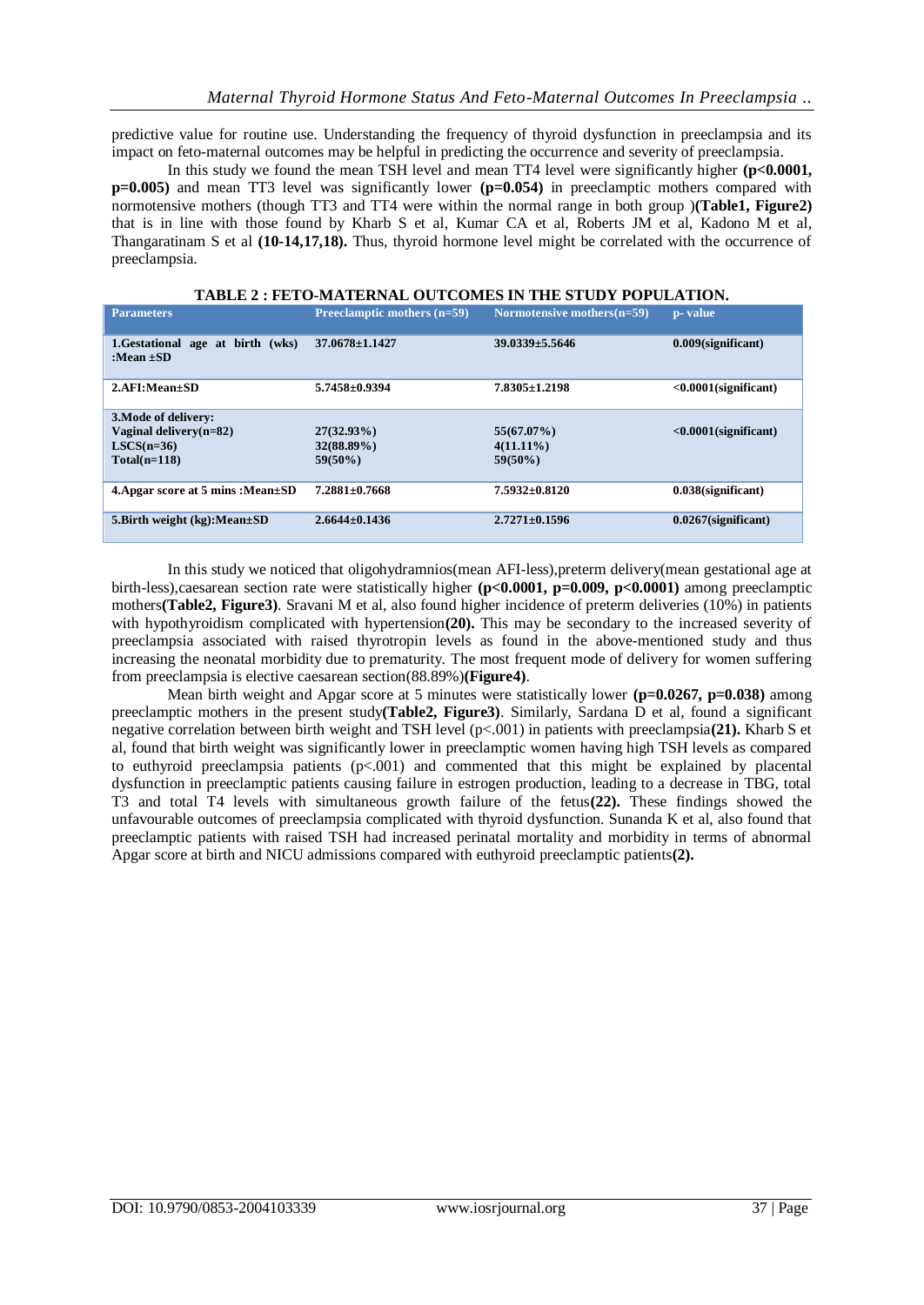





# **FIGURE 4: SHOWING MODE OF DELIVERY IN THE STUDY POPULATION. IV. Conclusion:**

In the present study a positive association was found between thyroid hypofunction and preeclampsia and it was found to be statistically significant. Hypothyroidism may be a modifiable risk factor for preeclampsia. With regards to the results of the present study, thyroid screening early in pregnancy may be helpful in predicting the occurrence of preeclampsia and timely thyroid hormone administration can reduce the maternal and perinatal morbidity and mortality associated with preeclampsia. However, to conclusively prove the hypothesis of our study, randomized controlled trials with larger sample size are required without any hospital bias.

#### **References:**

- [1]. Vojodic LJ, Sulovic V, Pervulov M, Milacic D, Terzic M. The effect of preeclampsia on thyroid gland function. SrpArhCelok Lek 1993; 121(1-2):4-7.
- [2]. Sunanda K, Sravanthi P, Anupama H. Evaluation of thyroid function in pre-eclampsia. J Evolution Med Dent Sci. 2016;5(19):942- 6.
- [3]. Casey BM, Dashe JS, Wells CE, McIntire DD, Lenovo KJ, Cunningham FG. Subclinical hypothyroidism and pregnancy outcomes. Obstet Gynecol. 2005;105(2):239-45.
- [4]. Lazarus JH. Screnning for thyroid dysfunction in pregnancy: is it worthwhile? J Thyroid Res 2011; 2011:397012.Epub2011Jun 8.
- [5]. Dhananjay BS, Kumaran DS, Venkatesh G, Murthy N, Shashiraj H. Thyroid Stimulating Hormone (TSH) Level as a Possible Indicator of Preeclampsia. Journal Of Clinical and Diagnostic Research 2011; 5(8):1542-43.
- 
- [6]. M. B. Zimmermann, "Iodine deficiency," Endocrine Reviews, vol. 30, no. 4, pp. 376–408, 2009.<br>[7]. J. M. Hershman, "Physiological and pathological aspects of the effect of human chorionic gonadotropin on the thyroid," [7]. J. M. Hershman, "Physiological and pathological aspects of the effect of human chorionic Practice & Research: Clinical Endocrinology & Metabolism, vol. 18, no. 2, pp. 249–265, 2004.